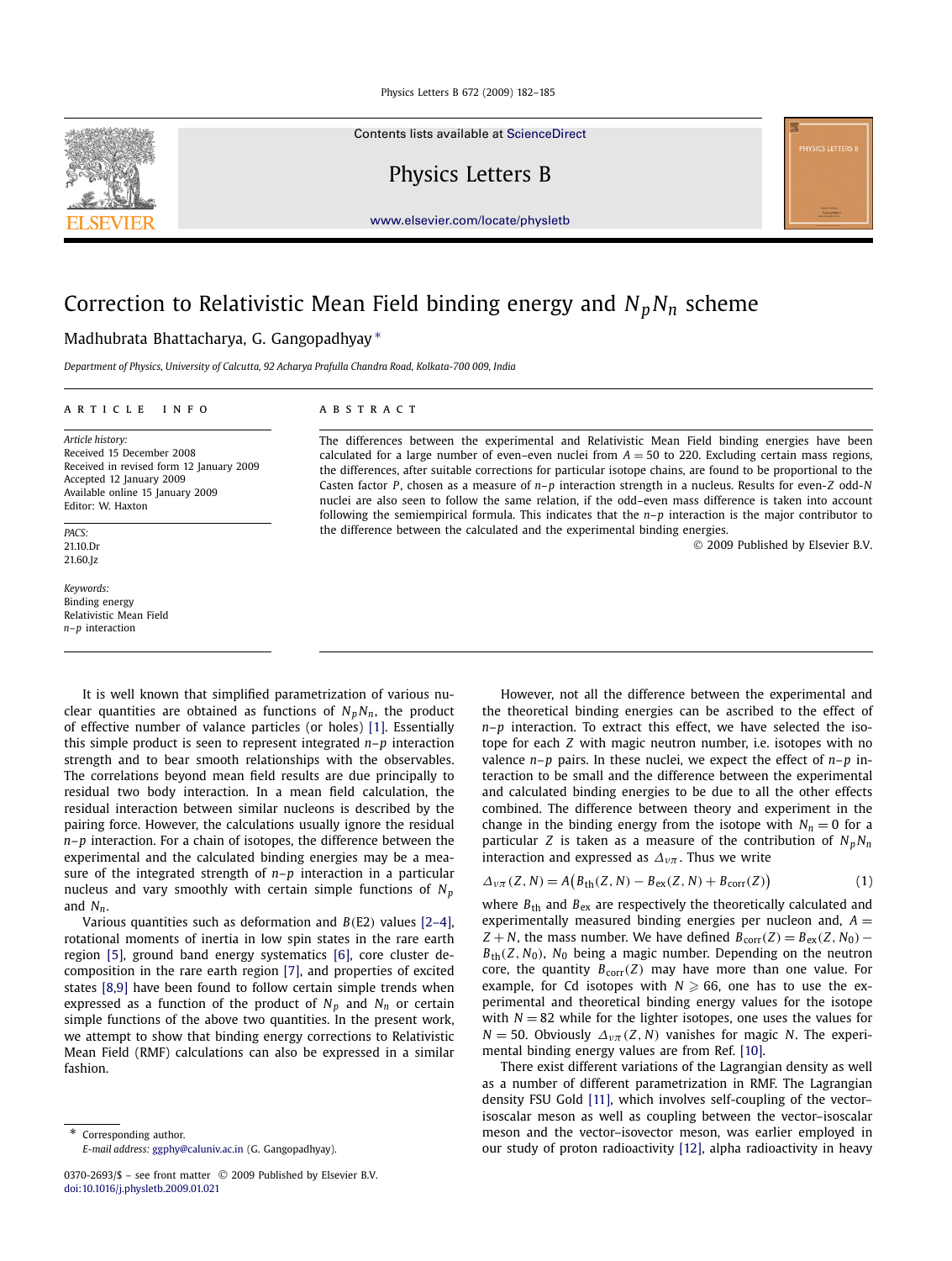<span id="page-1-0"></span>

Fig. 1.  $\Delta_{v\pi}$  as a function of N-N<sub>core</sub> (left-hand plot) and  $P = N_p N_n / (N_p + N_n)$  (right-hand plot). Symbols used for nuclei in different mass regions are indicated in Table 1.

| Table 1                                                                          |
|----------------------------------------------------------------------------------|
| Symbols used in Fig. 1 for nuclei in different mass regions and the magic proton |
| and neutron numbers used to calculate $N_n$ and $N_n$ for them.                  |

| Symbol         | $Z$ -range    | $N$ -range | Core $(Z, N)$ |
|----------------|---------------|------------|---------------|
| $\overline{A}$ | $22 - 24$     | $26 - 34$  | 20, 28        |
| B              | $26 - 36$     | $30 - 40$  | 38, 40        |
| C              | 34.36         | $42 - 50$  | 38, 50        |
| D              | 42            | $46 - 64$  | 38, 50        |
| E              | 44            | $50 - 64$  | 40, 50        |
| F              | $46 - 48$     | $50 - 64$  | 50, 50        |
| G              | $48, 52 - 62$ | 66-98      | 50, 82        |
| H              | 80.84-86      | 106-136    | 82, 126       |

and superheavy nuclei [\[13,14\],](#page-3-0) and cluster radioactivity [\[15\].](#page-3-0) In Ref. [\[14\],](#page-3-0) spectroscopic factors and  $\Delta_{\nu\pi}$  values in actinides were seen to follow a certain pattern. In that region the only appropriate major doubly closed shell nucleus is  $^{208}$ Pb and it was necessary to employ subshell closures. In the present work we look for a more robust systematics in  $\Delta_{\nu\pi}$ , valid in a large mass region and dependent only on the known major shells. The FSU Gold Lagrangian density seems very appropriate for a large mass region viz. medium mass to superheavy nuclei. We have solved the equations in co-ordinate space. The strength of the zero range pairing force is taken as 300 MeV fm for both protons and neutrons. We have also checked our conclusions using the density NL3 [\[16\]](#page-3-0) which gives very similar results. Unless otherwise mentioned, the results refer to the calculations with FSU Gold.

In Fig. 1, we plot the results of a large number of even–even nuclei, lying between mass 50 and mass 220 as shown in Table 1. The results have been plotted only for the nuclei whose experimental binding energies are available. Certain isotope chains, e.g. the chains of isotopes for  $Z = 64-70$  and  $88 \le Z \le 92$ , do not follow the pattern that we have observed in the nuclei of Table 1 and have been discussed later. Values of *Δνπ* could not be calculated for certain nuclei as experimental binding energies for the isotopes with  $N_n = 0$  are not available and have been treated separately. In the left-hand plot of Fig. 1, we have plotted the quantity  $\Delta_{v\pi}$  as a function of number of *N*–*N*<sub>core</sub>, where *N* is the number of neutrons and *N*<sub>core</sub> is the nearest closed neutron shell. It is difficult to see a pattern for the different mass regions, or even, within a mass region. However, we find that the points lie very close to a straight line if plotted as a function of the Casten factor,  $P = N_p N_n / (N_p + N_n)$  which has been widely used as a measure of the integrated *n*–*p* interaction strength. In fact the quantity may be expressed as simply proportional to *P*. One can fit a straight line

$$
\Delta_{\nu\pi} = aP \tag{2}
$$

with *a* = −2*.*148 ± 0*.*029 with rms deviation 1.15 MeV. The fitting does not include the values for nuclei with  $P = 0$  which are defined to be zero. The fitted line has been shown in the right panel of Fig. 1. In a few cases, to improve the results, certain shell closures, which are not apparent, are chosen. For example, in lower *Z* nuclei among those represented by 'C', proton shell closure is 38, and not 20 or 28. However, in most situations, the choice of the magic number is self-evident.

The theoretical values may be corrected using the fitted straight line in Eq. (2) enormously improving the agreement between the calculated and experimental binding energy values. It is worth noting that the present mean field calculation does not take deformation into account and is expected to underpredict the binding energy far away from the closed shell. However, with this correction from Eq. (2), it is possible to obtain an agreement comparable to or even better than the values calculated using a deformed mean field approach.

It is possible to extend our calculation to situation where the experimental binding energy for the isotope with magic neutron number is not known. The nuclei, with the proton and neutron magic numbers chosen to calculate  $N_p$  and  $N_n$  given in parentheses,  $^{112-120}$ Pd(50, 82),  $^{110-116}$ Te(50, 50),  $^{112-118}$ Xe(50, 50), <sup>114</sup>−120Ba(50*,* 50) have been studied. We also include all the nuclei with  $N \geqslant 106$  and  $Z = 70-78$ , all with the same magic core (82*,* 126), whose experimental binding energies are known, i.e.  $176,178$  Yb,  $178-184$  Hf,  $180-190$  W,  $182-196$  Os, and  $184-200$  Pt.

The  $B_{\text{corr}}$  values for the above chains may be estimated in two ways. It may be taken from a different shell closure where the experimental data is available. For example,the binding energies for Te, Xe and Ba nuclei with  $N = 50$  are obviously not available as they lie beyond the proton drip line. However, the  $B_{\text{corr}}$  values for these nuclei with  $N = 82$  have already been calculated in the present work and we use the same values for the nuclei mentioned above. In Pd nuclei, the value obtained from  $N = 50$  cannot be used for the  $N = 82$  shell closure and is actually calculated in the following approach. In nuclei with  $Z = 70-78$ , the experimen-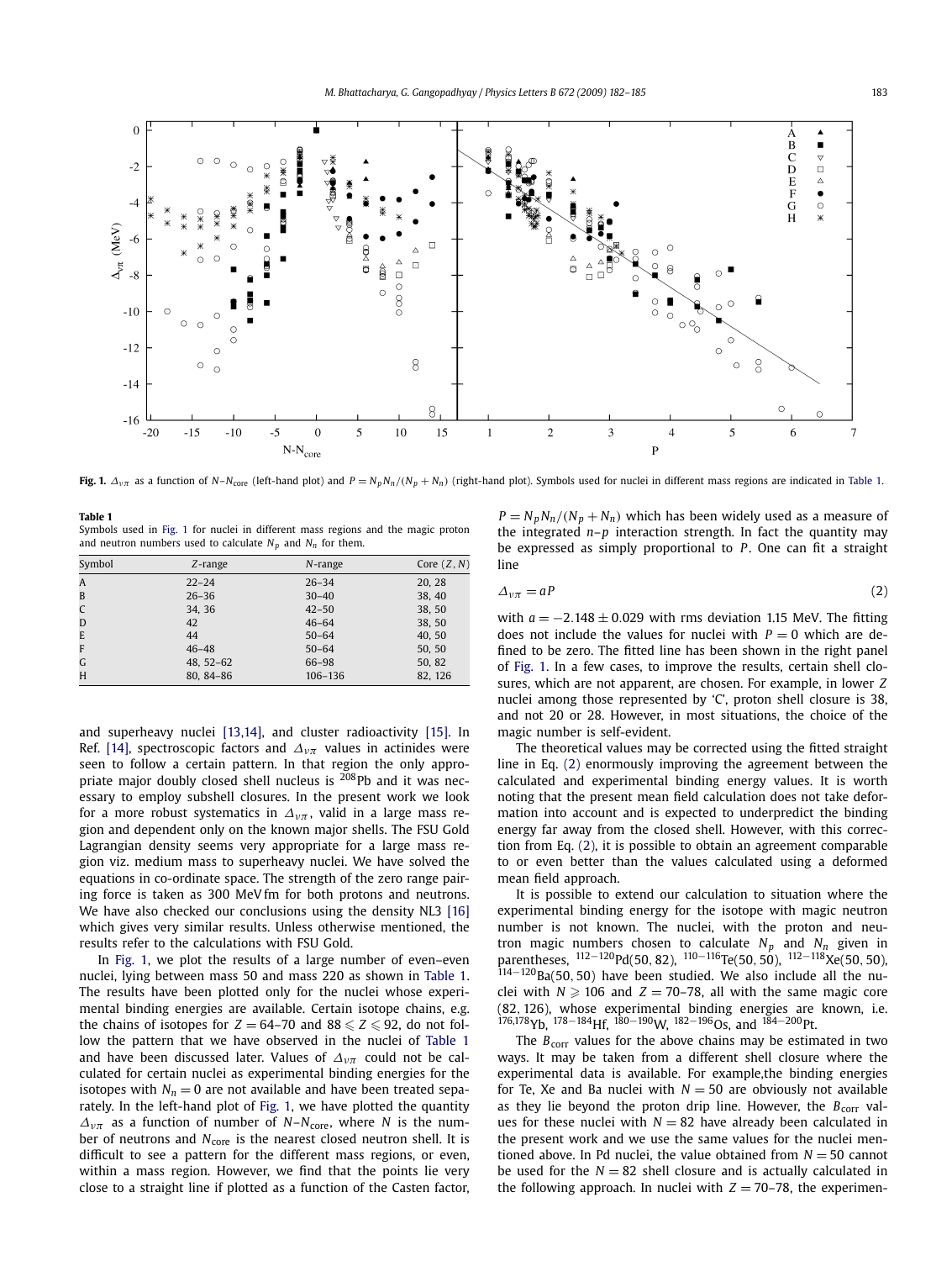

**Fig. 2.**  $B_{\text{corr}}$  values for  $Z = 70-80$ . See text for details.



**Fig. 3.**  $\Delta_{\nu\pi}$  as a function of *P* for the isotopes  $Z = 46$ ,  $N \geqslant 66$ ;  $Z = 52-56$ ,  $N \leqslant 64$ ; and  $Z = 70-78$ ,  $N \geqslant 106$  as described in the text.

tal binding energy is not available for  $N = 126$ . The binding energy for 152Yb is known, but the Yb isotopes in its vicinity do not share the simple trend of Eq. [\(2\).](#page-1-0) In nuclei with  $Z = 46$  and 74–78 we have estimated *B*<sub>corr</sub> from the differences between the theoretical and experimental binding energies in isotopes with  $N_n \neq 0$  by using Eq. [\(2\)](#page-1-0) with the fitted value for  $a$ . For  $Z = 70$  and 72, the number of available  $\Delta_{\nu\pi}$  values are rather small to extract  $B_{\text{corr}}$ meaningfully. However, we find that the values of  $B_{\text{corr}}$  obtained for  $Z = 74-78$  along with that obtained from the theoretical and experimental binding energy values of  $^{206}_{80}$ Hg lie on a straight line. We have obtained the values for  $Z = 70$  and  $Z = 72$  from the fitted line. The values of  $B_{\text{corr}}$  used for  $Z = 70-80$  have been shown in Fig. 2. The  $\Delta_{\nu\pi}$  values for the above nuclei have been plotted against *P* in Fig. 3. Once again, one can see the excellent agreement between the extracted values of *Δνπ* and the straight line of Eq. [\(2\)](#page-1-0) also shown in the figure, plotted with the previously fitted value of *a*.

To check whether this remarkable correlation is a property of the particular Lagrangian density alone, we have chosen another Lagrangian density, NL3 and studied the nuclei for which results have been plotted in [Fig. 1.](#page-1-0) The results, shown in Fig. 4, show a very similar trend though with slightly different slope ( $a =$  $-2.609 \pm 0.044$ ) and a slightly higher rms deviation of 1.68 MeV. We have also compared our results with those of a deformed RMF calculation by Lalazissis et al. [\[17\]](#page-3-0) for Nd and Sm isotopes. We find that the agreement in binding energies and two nucleon sep-



**Fig. 4.**  $\Delta_{\nu\pi}$  as a function of *P* for the nuclei of [Fig. 1](#page-1-0) for the density NL3.



**Fig. 5.**  $\Delta_{v\pi}$  as a function of *P* for odd–even isotopes as described in the text.

aration energies using the present approach is comparable to or better than that observed in the deformed calculation.

The excellent results for even–even isotopes have prompted us to study even-*Z* odd-*N* isotopes. This has the added advantage that the  $B_{\text{corr}}(Z)$  values are already known from the study of the even– even chains. We have studied the odd *N* even *Z* isotopes within the ranges given in [Table 1.](#page-1-0) Additionally, we calculate *Δνπ* values for the ranges of isotopes discussed earlier where the binding energy values for the isotope with magic neutron number are not known and  $B_{\text{corr}}(Z)$  values have been estimated. In no case we have modified the  $B_{\text{corr}}(Z)$  values for odd isotopes. In our calculation, we neglect the fact that, the unpaired neutron actually occupies a particular single particle state, and breaks the symmetry. However, it is known that the effect of this correction to the binding energy is small. The results, plotted in Fig. 5, again show a similar trend for even–odd isotopes. Keeping the odd– even mass difference term in the semiempirical mass formula in mind, we try to fit the results using a simple function of the form  $aP + d/A$ , where *A* is the mass number of the isotope. A least square fitting procedure gives the values as  $a = -2.129 \pm 0.042$ and  $d = 145.7 \pm 14.3$  with a standard deviation of 1.09 MeV for 209 nuclei. There are two points of interest here. The coefficients for the Casten factor *P* for even–even and even–odd isotopes are identical within errors. Secondly, the value for *d* is nearly the same as the corresponding coefficient in semi-empirical mass formula,